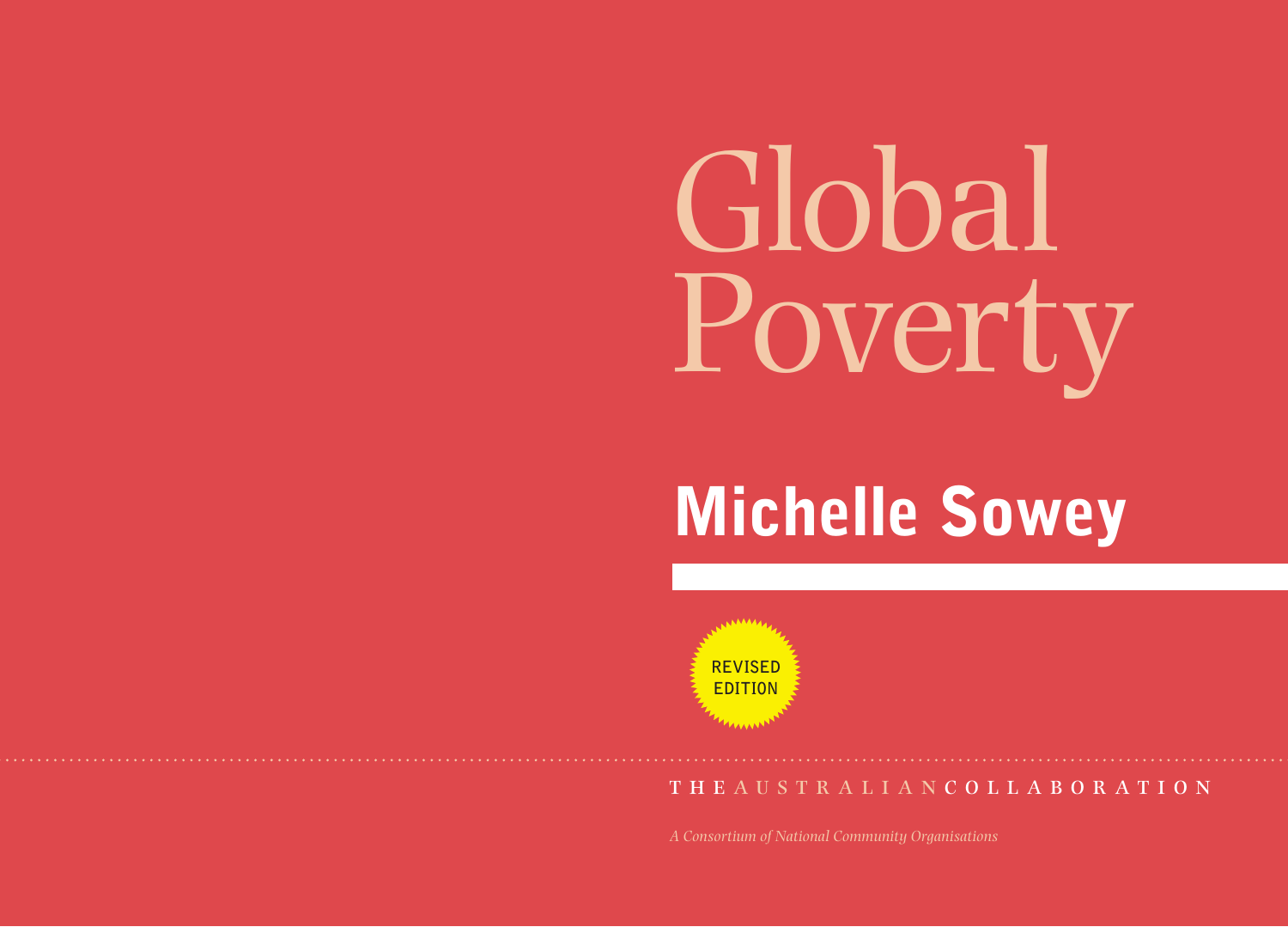Poverty on the world scale has complex causes and wide-ranging effects. This fact sheet examines the scale of the problem together with the origins and impacts of global poverty. It also considers a range of approaches to reducing poverty, and reviews the status of global action aimed at achieving the Millennium Development Goals.

### **Understanding the scale of the problem**

The tragedy of extreme poverty continues to cause extraordinary human suffering, particularly in developing countries where it is not uncommon for people to subsist on less than \$1 a day. Global efforts to reduce poverty have been moderately successful over the last twenty years, with extreme poverty declining in certain areas of rapid economic development, notably China and India. However, progress has been uneven. Debilitating poverty continues to afflict ever-increasing numbers of people in the regions of Sub-Saharan Africa and Southern Asia, where the proportions of people living in extreme poverty are 50 per cent and 40 per cent of the population, respectively. In worst affected areas, the vast majority of the population suffers extreme deprivation, unable to afford to meet basic human needs such as access to clean water or nutrition, let alone adequate health care, education, clothing and shelter. Renewed efforts to address the problem of absolute poverty or destitution are urgently needed.

The World Bank provides official global poverty statistics with reference to the international poverty line of \$1.25 per day (extreme poverty), a figure derived from the average of various national poverty lines adopted by the world's poorest countries. A second-tier international poverty line of \$2 per day (moderate poverty) is calculated from the average of national poverty lines adopted by lower- and middle-income countries. Figure 1 indicates percentages of the world's population living at various poverty levels.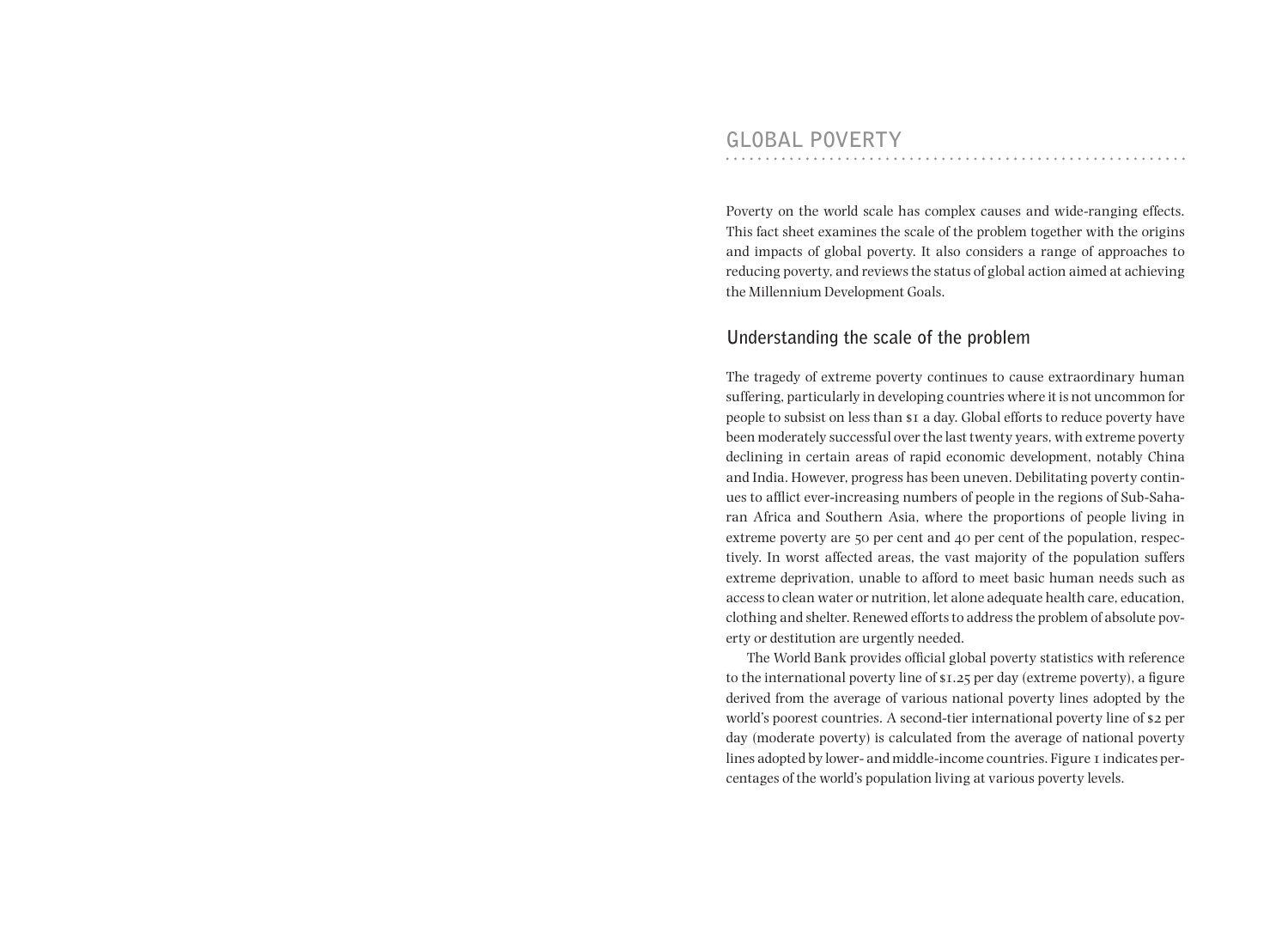

Figure 1: Percent of people in the world at different poverty levels, 2005. Source: World Bank Development Indicators 2008.

Globally, the number of people living below the international poverty line of \$1.25 per day fell from 1.8 billion to 1.4 billion between 1990 and 2005, according to World Bank statistics. Nonetheless, Sub-Saharan Africa registered a devastating increase in extreme poverty during this period, with an additional 100 million people living below the poverty line. Over a quarter of the world's extreme poor now lives in Sub-Saharan Africa. Due to rising population in this region, if poverty is expressed in terms of population percentages, we can see a slight decline in the proportion of the population below the poverty line, even while the numbers of people living under these conditions have continued to increase.

In the African states of Liberia, Burundi, Malawi, Rwanda, Madagascar and Tanzania, more than two thirds of the population lives on less than \$1.25 per day. More than 80% of these populations - together with similar

proportion of people in other African nations (Mozambique, Nigeria, Chad, Zambia, Burkina Faso, Swaziland and the Central African Republic) - lives on less than \$2 per day. In South and South-East Asia, more than three quarters of the population of Bangladesh, Nepal and India lives below this \$2 per day poverty line. While most Caribbean countries are less impoverished, a large majority of the populations of the Cayman Islands and Haiti subsists on under \$2 per day.

As seen in figure 1, World Bank statistics from 2005 indicate that worldwide, 2.6 billion people live below the \$2 per day benchmark, amounting to 40% of the global population. This large and impoverished sector of the world's population accounts for only 5% of global income, according to the 2005 UN Human Development Report released by the UN Development Program. Indeed, increased economic growth globally has tended to increase inequality rather than reduce poverty. Disturbingly, the world's richest 500 individuals have a combined income greater than that of the poorest 416 million.

While the percentage of the global population living below the poverty line has been decreasing over the past two decades, devastating poverty still affects a majority of the population in many countries. The table below indicates, by global region, the percentage of population living below each of the international poverty lines.

| <b>Global region</b>           | <b>Poverty headcount</b><br>ratio at \$1.25 a day<br>(% of population) | <b>Poverty headcount</b><br>ratio at \$2 a day<br>(% of population) |
|--------------------------------|------------------------------------------------------------------------|---------------------------------------------------------------------|
| Sub-Saharan Africa             | $50.9\%$                                                               | 72.9%                                                               |
| South Asia                     | $40.3\%$                                                               | 73.9%                                                               |
| East Asia and Pacific          | T <sub>6.8</sub> %                                                     | $38.7\%$                                                            |
| Latin America and<br>Caribbean | $8.2\%$                                                                | $17.1\%$                                                            |
| Middle East and North Africa   | $3.6\%$                                                                | $16.9\%$                                                            |
| Europe and Central Asia        | $8.9\%$                                                                |                                                                     |

Table 1: Poverty headcount ratios by global region. World Bank statistics, 2005.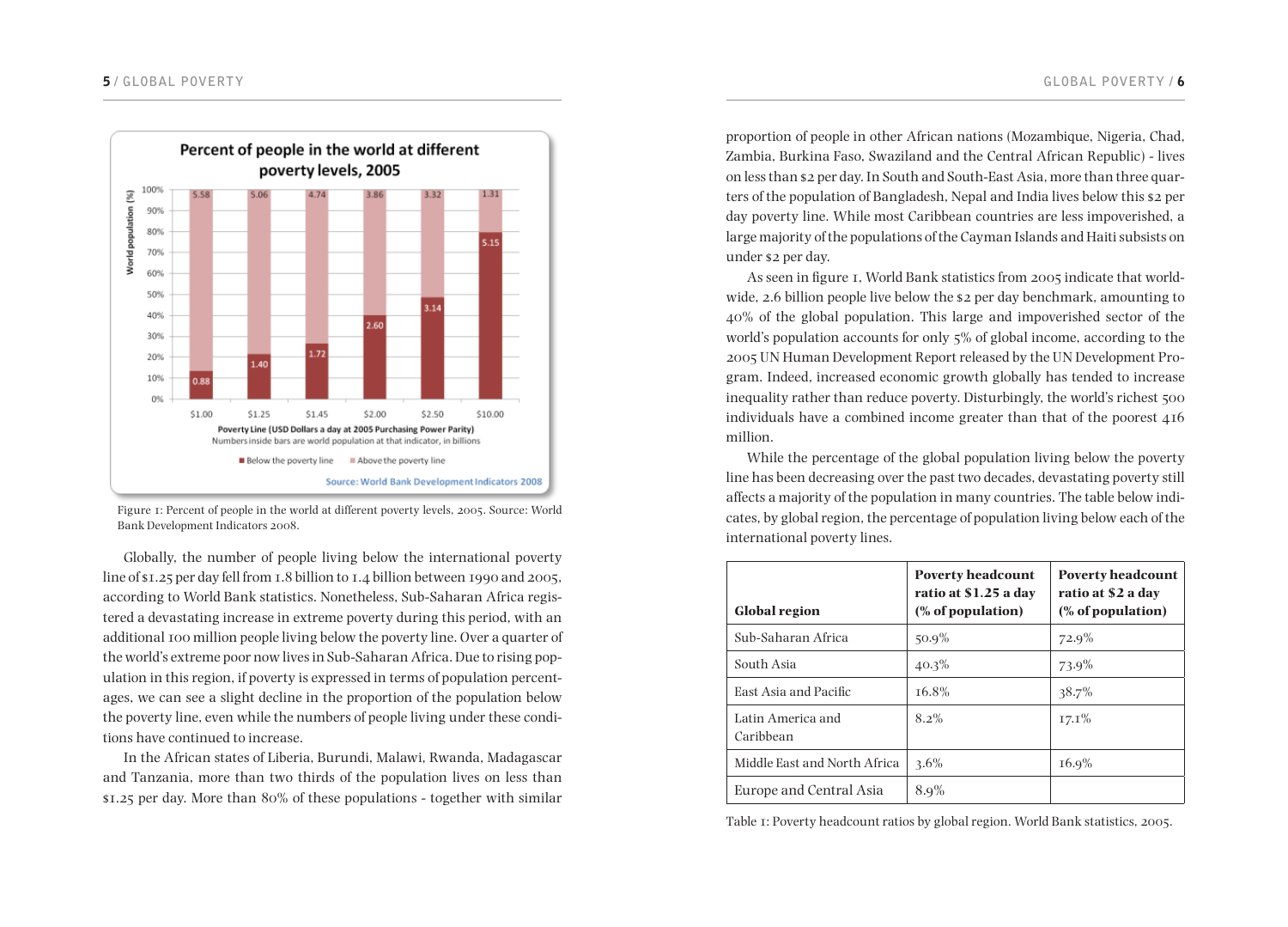Increased migration from poor farming regions has led to greater urban poverty, especially in the slum zones of major cities. Yet rural poverty rates are more than double those in cities, with slow agricultural progress often hampering economic development. Poverty persistently affects ethnic minorities, tribal and indigenous people, and nomadic pastoralists. There has also been a dramatic rise in income inequality, with worsening disparity between the top and bottom 10 per cent of wage earners affecting 70% of countries in the period between 1990 and 2005. The global economic slowdown has affected low-income groups disproportionately, and such inequalities are likely to continue, particularly in developing countries which are particularly vulnerable to the impact of recession.

# **Causes of poverty**

Causes and effects of poverty are often difficult to distinguish. Some phenomena that result from poverty in turn give rise to further poverty. Consider, for example, the lack of access to birth control and the low educational attainment of women, both hallmarks of extremely poor communities. These conditions lead to overpopulation which in turn can drive further poverty, if rising population levels are not matched by increased resources or development capacity.

To take another example: ill health, unemployment and poverty are linked in a vicious circle of cause and effect in which poor health inhibits a person's ability to work, thus reducing earning capacity and deepening poverty. It is worth bearing in mind this relationship between cause and effect when reflecting on the causes and effects of poverty outlined below.

Some of the principle causes of poverty are international governance, international debt, national governance, inability to meet basic needs and barriers to opportunities.

#### International governance

Much of the world's poverty exists in war-torn and post-conflict countries, many of which are poorly represented in international negotiations. As a result, the wealth generated by globalisation is not being effectively distrib-

uted. Global trade rules have prevented many developing countries from pursuing industrialisation. The profitability of agriculture in these countries has also been hampered, both by trade barriers and by subsidies to farmers in rich countries. These subsidies enable American and European agriculturalists to sell crops below production costs, which prevents developing countries from competing profitably in the international market.

#### International debt

Many low-income countries owe crushing international debts to wealthy countries and to international financial institutions. In many cases, the interest due on these debts exceeds the governments' capacity to repay. Indebted countries are obliged to spend vast sums on 'debt service' (repayment costs). This ties up funding that could otherwise be invested in supplying health care, education and other necessities that would enable populations to rise out of poverty.

#### National governance

In many developing countries, economic growth has been severely undermined by corruption within national governments. Corruption takes many forms, including fraudulent misappropriation of funds (embezzlement), favouritism being granted to relatives or friends of those in power (nepotism), and undue influence of particular lobby groups on political decisionmaking. Many developing countries have weak democracies (or no democracy at all), and this often results in unfair allocation of resources. Developing countries also have limited infrastructure, which further hinders their economic growth and prosperity, making business investment difficult and obstructing the delivery of international aid.

#### Inability to meet basic needs

Around the globe, rises in the costs of living have made poor people less able to afford essential items, including housing, food, health care and education. Since poor people spend a greater portion of their budgets on food than richer people, the poor are especially vulnerable to increases in food prices. Popula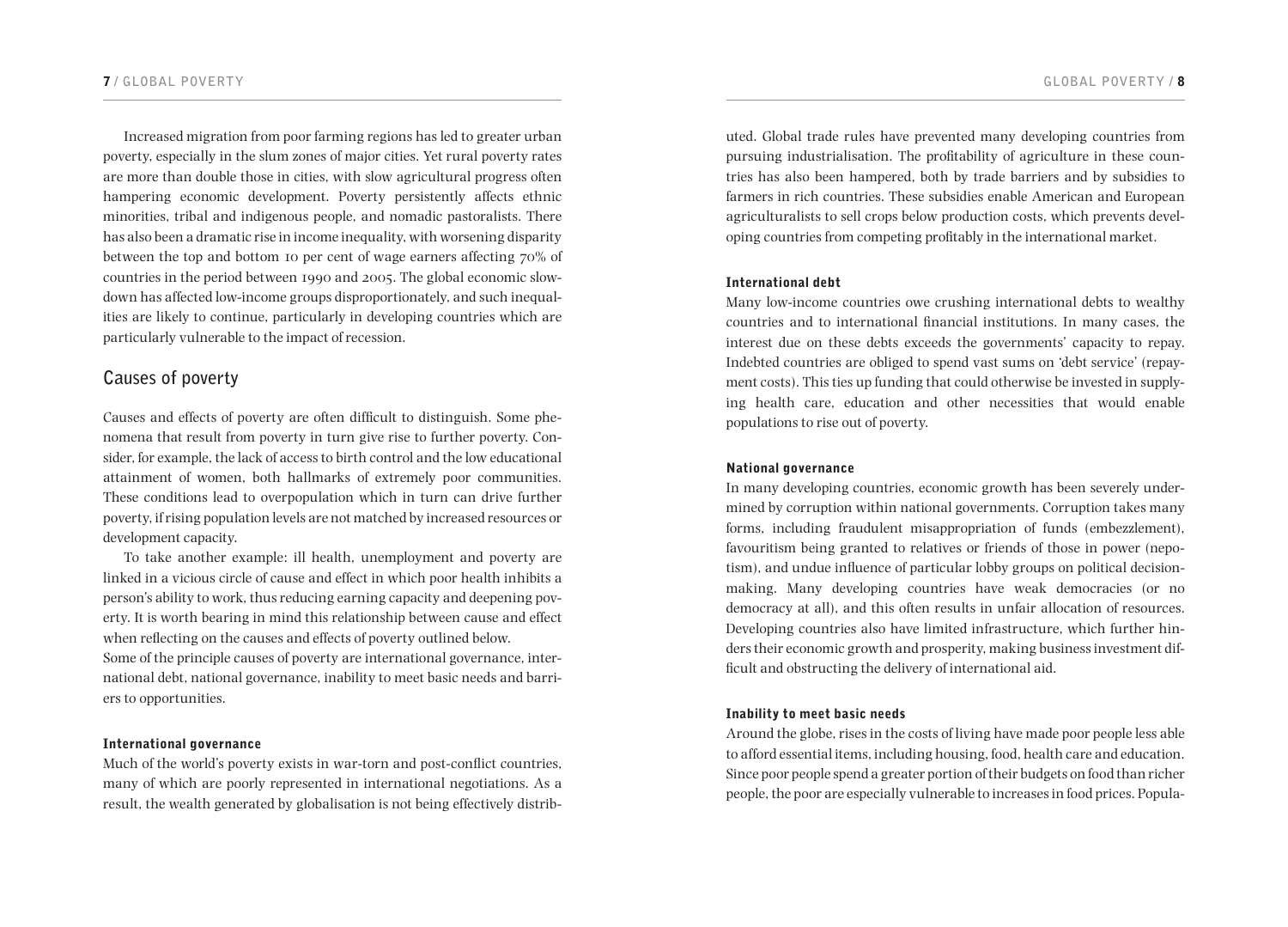tions in developing countries are largely unprotected when price hikes hit national and international markets due to political pressures or adverse environmental conditions such as drought or soil degradation.

#### Barriers to opportunities

Among the obstacles to development are institutional corruption, weak rule of law and excessive bureaucratic burdens that inhibit entrepreneurship among the poor. Low standards of health are another barrier to productivity. Where populations suffer inadequate nutrition and are susceptible to infectious diseases, considerable funds need to be diverted to disease prevention and management. Low education levels further limit employment prospects for a majority of the population in developing countries and this too impacts on national productivity, especially during times of recession. War, political instability and crime – including the influence of violent gangs and drug cartels – discourage foreign investment in developing countries. Cultural factors such as discrimination can also limit opportunities for progress and development.

# **Effects of poverty**

Poverty causes suffering and death in staggering proportions. Those living in poverty suffer lower life expectancy and each year, eight million children die from preventable poverty-related causes before their fifth birthday. Some of the major effects of poverty are hunger, illness, poor living conditions and low education levels.

#### Hunger

Close to one billion people in the world suffer from hunger and malnutrition as a result of living in poverty. Hunger manifests in many ways other than starvation and famine: most poor people who battle hunger deal with chronic under-nourishment and vitamin or mineral deficiencies. According to 2010 UN data, 925 million people are undernourished – that is to say, they consume less than the minimum number of calories essential for sound

health and growth. Chronic undernourishment causes stunted growth, weakness, and heightened susceptibility to illness, disability and premature death. Hunger and malnutrition are the most serious threats to the world's public health, and malnutrition – a problem afflicting nearly half of all children in India – is by far the biggest contributor to child mortality.

#### Illness

Poverty is 'the world's deadliest disease', according to the World Health Organization. In certain developing countries life expectancy is diminishing, and the poorest die for want of safe water, adequate sanitation and basic health care. Developing countries account for 99 per cent of all deaths due to communicable diseases worldwide.

884 million people lack access to drinking water, mostly in developing regions. 2.6 billion people live without access to adequate sanitation, which poses a high risk of death and disease. Water supplies in developing countries are contaminated by a variety of microorganisms that cause typhoid fever, cholera, diarrheal diseases, amoebic dysentery and other virulent diseases. Each year, more than 3.5 million people die from water-related diseases or inadequate sanitation.

Poverty has also heightened the impact of HIV/AIDS – particularly in Sub-Saharan Africa – due to the high cost of drugs and vaccines. Economic hardship drives many young women and girls into prostitution, and since sex workers are not always in a financial position to resist clients' refusal to wear condoms, HIV/AIDS is readily transmitted.

In Africa and South Asia, complications during pregnancy and childbirth are the leading cause of death for women of childbearing age. Every year, 358,000 women die and a further 10 million suffer severe or long-lasting illnesses or disabilities as a result of complications during pregnancy or childbirth. The leading causes of death are haemorrhage, infections, unsafe abortions, seizures and obstructed labour. Since these complications are highly treatable if adequate care and medicine are available, maternal mortality represents one of the greatest health disparities between rich and poor countries.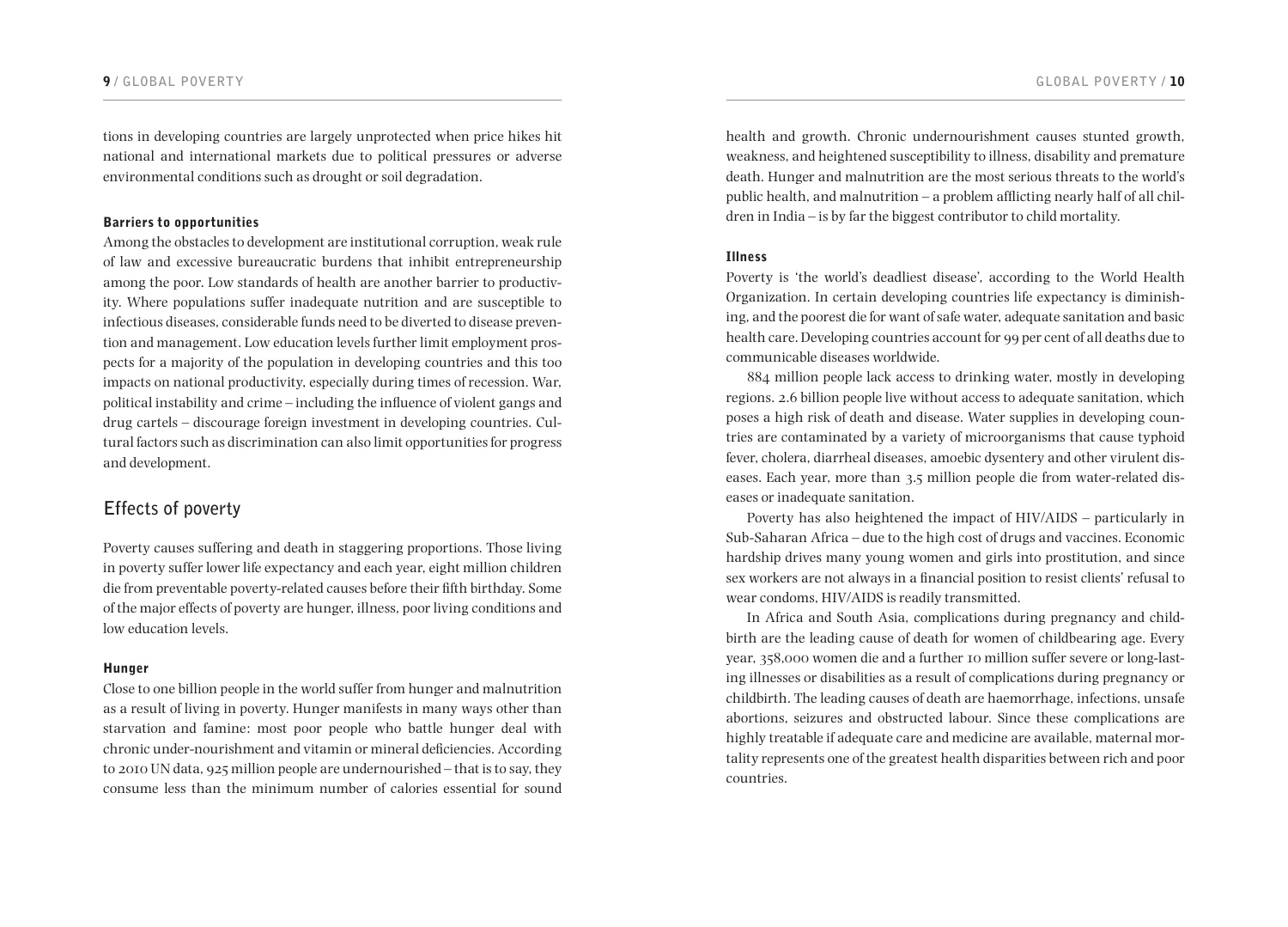#### Poor living conditions

Poverty gives rise to inadequate housing conditions. 828 million people – a third of the world's urban population – now live in slums, mostly in the Asia-Pacific region. Poverty also increases the risk of homelessness for adults and children, and there are over 100 million street children worldwide, in addition to those who live in orphanages due to poverty. Provision of adequate housing is further strained by unsustainable rapid population growth and by urbanisation. Low quality housing is often unhealthy and unsafe, causing injury and disease. Furthermore, poor housing tends to limit school performance and economic opportunities, as well as reducing community cohesion.

#### Low education levels

Children who live in poverty achieve far less educational success than other children. Around the world, 67 million primary school-age children do not attend school. Among those who do attend, school completion is a significant problem. The proportion of children who complete primary school is just 51 per cent in Africa, and 74 per cent in South Asia.

Lack of schooling contributes to the extremely low literacy rates concentrated in the Arab states, South and West Asia, and Sub-Saharan Africa. Most of the world's 785 million illiterate adults live in developing countries, and two thirds of all illiterate adults are women.

Educating girls is understood to be effective in limiting population growth, because educated women have better economic opportunities, more control within their households and better access to reproductive information and technologies.

# **Approaches to reducing global poverty**

#### Supplying foreign aid

One approach to reducing poverty is to supply more effective emergency aid to benefit people most in need. Steps must be taken to ensure that aid money is spent on programs that really work: programs that help countries and communities to lift themselves out of poverty and prevent dependence on aid in the future. To offset the risks of aid money being stolen by corrupt government officials, rigorous auditing is needed. Where aid programs are effective in serving poor communities, they improve population health, provide education and business opportunities and supply basic infrastructure such as roads, water supply, sewers, power grids and telecommunications.

Aid can be delivered in various forms:

- • Supplying money to people in need: money that can be used, as recipients see fit, to cover the cost of basic necessities and improve their standard of living.
- • Supplying money to people in need on condition that they perform desirable actions, such as enrolling their children in school or receiving vaccinations.
- • Supplying small loans, or 'microcredit', to groups of women in impoverished farming communities or villages. This is discussed in more detail below.

#### Microcredit and the Grameen Bank lending model

Microcredit enables women and their households to advance their economic status, for instance by buying farming equipment and seeds to improve agricultural productivity, or by establishing small businesses and acquiring materials for production or goods to sell. This can help communities break out of the poverty cycle.

The effectiveness of microcredit has been demonstrated by the Grameen Bank, a microfinance institution in Bangladesh which lends small sums of money without requiring collateral (i.e. without requiring borrowers to own property with which to secure loan repayment). The lending system is based on trust, and the Grameen Bank does not take legal action if a person cannot repay their loan.

Currently the Grameen Bank lends to over 8.3 million borrowers, who join together in groups to make collective decisions and share responsibility each other's loan repayments. Lending to groups promotes financial caution and discipline in making repayments. Borrowers know that they must repay their loan in order to be eligible to borrow again. Almost all loans are offered to groups of women, as women tend to be family-oriented, financially respon-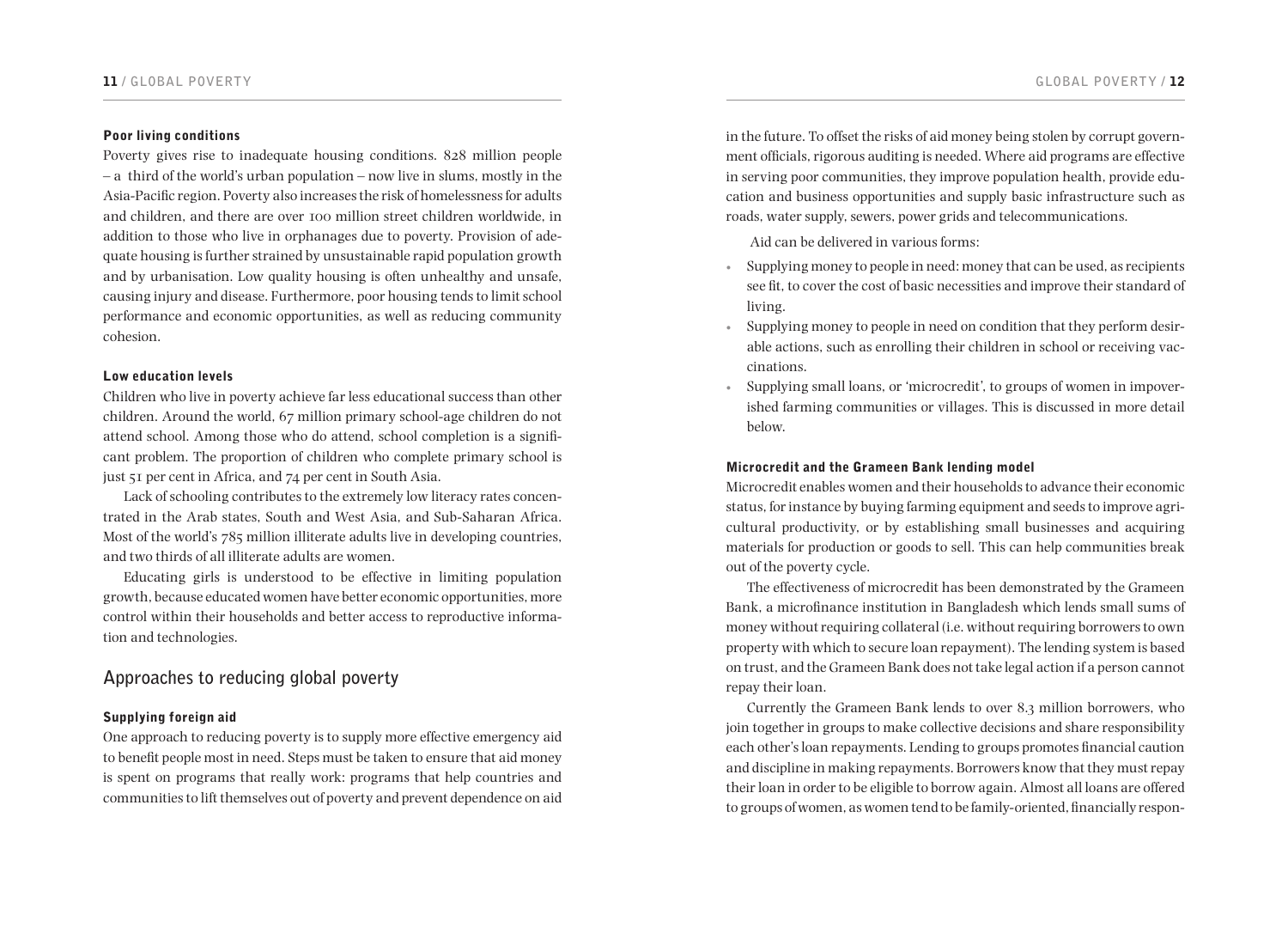#### 13 **/ GLOBAL POVERTY GLOBAL POVERTY /** 14

sible and concerned to build future prosperity for their children. Over 98 per cent of loans issued by the Grameen Bank are fully repaid.

The Grameen Bank operates several development-oriented businesses. It also coordinates a social program which encourages borrowers to improve their living conditions, health and level of education; to discontinue the dowry system; to grow fresh vegetables; and to organise clean drinking water and good sanitation.

The Grameen Bank's extraordinary success in improving Bangladesh's rural economy has been recognised through several prestigious awards, including a Nobel Prize. Its success has also inspired the activities of numerous other microcredit organisations around the globe which currently lend small sums to more than 160 million of the world's poorest people.

#### Providing debt relief

Increasing annual lending to poor countries has been encouraged by the G20 (a group of economies promoting international economic development) as a gesture to address global poverty. However, many poor countries are already heavily indebted to international financial institutions and governments of wealthier countries. Interest payments on these debts are often more than a poor country can generate in profits. For every \$1 received in loans, low income countries are estimated to pay about \$2.30 in 'debt service' (interest on the debt). Providing loans to poor countries is not therefore sufficient to reverse poverty: debt relief is needed. Debt relief refers to cancelling debts, in whole or in part, or helping to slow the rate of debt growth. Debt relief helps to lessen poverty because money which would otherwise be spent by poor countries on debt payments can instead be spent on health care, education and other priorities that can help populations escape poverty.

#### Addressing underlying causes of poverty

Another approach to reducing poverty is to minimise the impact of the underlying causes of poverty in the following ways:

• Providing impoverished communities with infrastructure to support trade and development, and access to much higher-quality social services including better education, more effective reproductive health and other health services, and improved access to roads on which to transport goods to markets.

- Strengthening the equity of global economic power by increasing representation of poorer countries in the World Bank, the International Monetary Fund and the G-20. This would help to achieve a more balanced dialogue about global financial stability, sustainable economic growth, international trade and cooperation, and poverty reduction in emergingmarket countries. It would also accelerate progress toward fair trade in the global market, which requires reforming existing trade rules that work against poor countries.
- • Investing in the modernisation of agriculture in the world's poorest rural areas, where poverty is extreme.
- Reducing corruption in government by making public officials more accountable, increasing transparency, ensuring that laws are applied fairly, supporting democracy and promoting government action in the long-term interests of the nation.
- • Extending property rights to people living in poverty.
- Making financial services more accessible so that people in poverty have a secure way of saving money.
- • Addressing climate change and environmental degradation. This includes stabilising greenhouse gas emissions and reducing pollution, deforestation, soil degradation and biodiversity loss.

# **Progress toward meeting the Millennium Development Goals**

At the Millennium Summit in 2000, all UN member nations – including Australia – adopted the Millennium Declaration, which stated: "We will spare no effort to free our fellow men, women and children from the abject and dehumanising conditions of extreme poverty, to which more than a billion of them are currently subjected." To deliver on this promise, UN member nations agreed to make eight Millennium Development Goals (MDGs) a key framework for international action and cooperation to reduce poverty: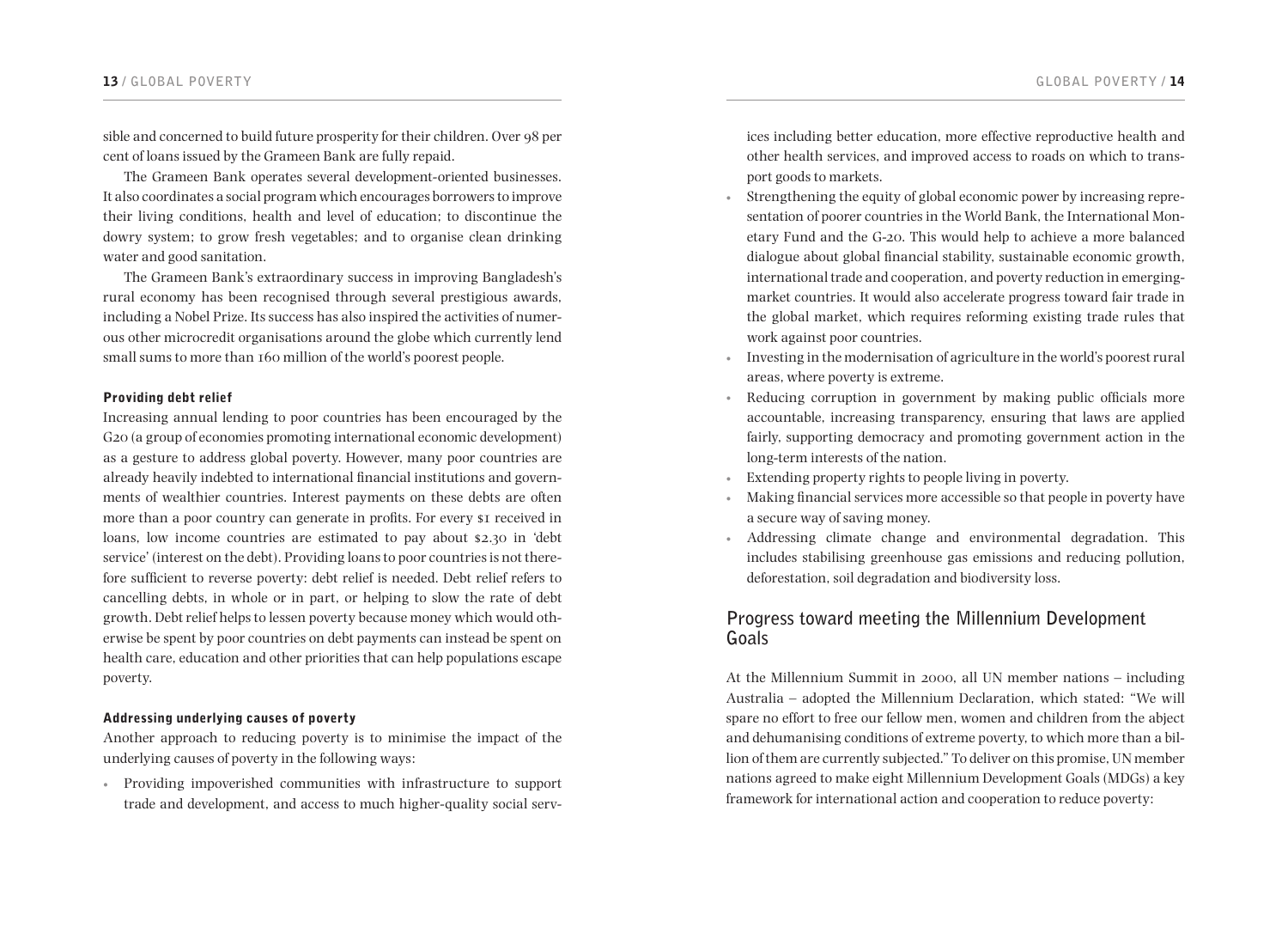- 1. Eradicate extreme poverty and hunger
- 2. Achieve universal primary education
- 3. Promote gender equality and empower women
- 4. Reduce child mortality
- 5. Improve maternal health
- 6. Combat HIV/AIDS, malaria and other diseases
- 7. Ensure environmental sustainability
- 8. Develop a global partnership for development

These MDGs were elaborated with specific targets to be achieved by 2015. Since agreeing to the MDGs, the world has witnessed an unprecedented global effort to meet the needs of the world's poorest, and much has been accomplished. Despite the gains, however, progress remains uneven and slow, as documented in the *The Millennium Development Goals Report 2011*. None of the world's regions is on track to achieve all of the MDGs, and some regions are off track on many of them. So far, progress in achieving the MDGs has varied greatly by goal and by region, and greater resources and renewed commitment are required if the world is to achieve its targets. Most developing countries will only attain the MDGs if they receive substantial support from other countries.

#### Goal 1

The goal of eradicating extreme poverty and hunger included two targets for the period  $1990 - 2015$ : to halve the proportion of people whose income is less than  $\overline{s}$  per day (with a target of  $23\%$  of the world's population living in extreme poverty), and to halve the proportion of people who suffer from hunger. Despite setbacks after the 2008 – 2009 economic downturn, the world is on track to reach the poverty reduction target. Undoubtedly, though, the recent series of global economic crises have impacted severely on the world's most disadvantaged, with a spike in food prices in the latter half of 2010 driving an estimated 44 million more people into poverty in developing countries.

At the beginning of the new millennium, despite the Global Financial Crisis, economic growth and poverty reduction efforts in China and India

lifted 135 million people above the \$1 per day poverty line in a five year period (1999 – 2004) and millions more are projected to rise above this poverty line in the coming decades. This notable achievement in two countries with such large populations makes it very likely that the world as a whole will achieve the goal, and indeed we have seen major reductions in the proportion of the global population living in extreme poverty in recent decades.

However, this conceals the fact that many countries will fail to achieve the goal. In Sub-Saharan Africa, the proportion of people living on less than \$1 a day has fallen, but due to population growth, the absolute number of people living in poverty remains the same at around 300 million people. Current rates of progress in Sub-Saharan Africa suggest that the targets set for 2015 will not be achieved in that region.

Even if these targets were to be achieved, they would fall far short of the vision to eradicate poverty, as 883 million people – 14.4% of the world's population – would remain in extreme poverty in 2015, living on less than \$1.25 per day.

#### Goal 2

In approaching the goal of universal primary school education, many poor countries have made tremendous strides in increasing primary school enrolment rates. In many developing countries, enrolment rates have exceeded 90 per cent with large gains noted, especially in Africa. Yet the pace of progress is insufficient to ensure that all children complete a full course of primary schooling by 2015. Children – especially girls – from the poorest households and those living in rural areas or conflict zones are the most likely to be out of school.

#### Goal 3

Considerable progress has been achieved towards gender equality and empowerment of women. There has been a vast improvement on the key indicator of progress – primary and secondary school enrolments by girls – although unequal access persists in many regions. Levels of female education worldwide are now close to matching that of males, and the elimination of gender disparity in school attendance will help to reduce the dispropor-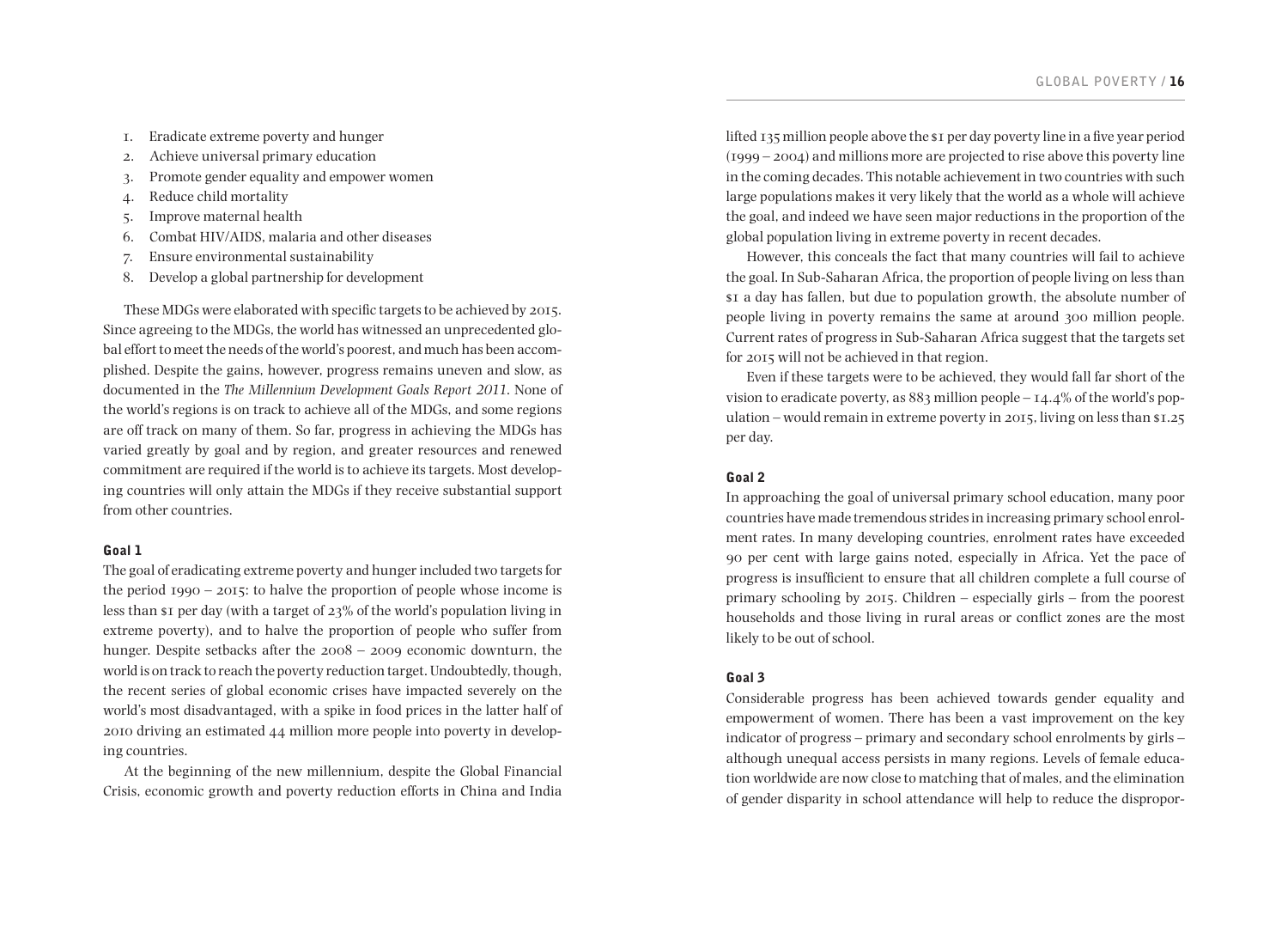#### 17 **/ GLOBAL POVERTY GLOBAL POVERTY /** 18

tionate levels of illiteracy and extreme poverty among women. While progress on this front has been encouraging, progress has been slow on other measures of gender equality.

Women lack equitable access to high-level employment, and women's earnings and property ownership rates fall far short of men's, despite women's overwhelming contribution to labour and food production worldwide. Women have not yet benefited as much as men from the 2010 economic recovery, and wide disparities in access to paid work remain. Furthermore, while the representation of women in parliament is at an all-time high, it falls notoriously short of parity.

At a 2010 meeting of the General Assembly, world leaders called for action to ensure equal access by women and girls to education, basic services, health care, economic opportunities and decision-making at all levels, recognising that achievement of the MDGs depends largely on women's empowerment.

#### Goal 4

Substantial progress has been made in reducing child mortality, with the number of child deaths declining from 12.4 million in 1990 to 8.1 million in 2009, meaning that almost 12,000 fewer children are dying each day. Child deaths have been controlled by remarkable improvements in key interventions such as malaria immunisation, HIV control and measles immunisation. However, child mortality rates are not falling quickly enough to reach the target, and child deaths remain high, especially in Sub-Saharan Africa and Southern Asia. Millions of children could yet be saved by renewed efforts to prevent and treat pneumonia and diarrhoea and to improve nutrition.

In 2009, nearly a quarter of children in the developing world remained undernourished. In Southern Asia, food shortages, poor feeding practices and inadequate sanitation have contributed to creating the highest prevalence of underweight children globally. In that region, no meaningful improvement was seen among children in the poorest households, while nutrition among children from the wealthiest households improved very substantially. Children living in rural areas of developing regions are twice as likely to be underweight as are their urban counterparts.

#### Goal 5

Improvement to maternal health lags behind progress on the other MDGs, and maternal mortality remains a major burden in many developing countries, despite the existence of proven interventions that could prevent disability or death during pregnancy and childbirth. Attendance at birth by a skilled nurse or midwife has improved, notably in Northern Africa and Southern Asia, and more pregnant women are offered at least minimal care around the world. Still, not enough women receive the recommended frequency of care during pregnancy, and pregnancy remains a major health risk for women in several regions.

The unmet need for contraceptives remains high and is actually increasing in many regions, with inadequate support for family planning. This has adverse impacts on women's reproductive health. Preventing unintended pregnancies could significantly reduce maternal deaths.

#### Goal 6

There have been strong interventions to combat HIV/AIDS, malaria and other diseases, leading to improved health outcomes in most of the developing world.

With a massive increase in the number of people receiving treatment for HIV, the HIV incidence rate has declined steadily, with a 21% drop from 1997 to 2009. The spread of HIV has now stabilised in most regions, and more people are surviving longer. Thanks to the efficient expansion of antiretroviral therapy programs, major declines in the number of new HIV infections have been observed in Sub-Saharan Africa, the worst-affected region, as well as in Southern Asia. However, many young people in developing countries fail to use condoms during sexual activity.

Improved delivery of malaria services across Africa has enabled more communities to benefit from mosquito net protection. The use of more effective anti-malarial drug treatments has also been rapidly increasing. In African, 11 countries have reduced malaria cases and deaths by over 50 per cent. However, poverty continues to limit access to malaria control measures and children from the poorest households are least likely to receive malaria treatment.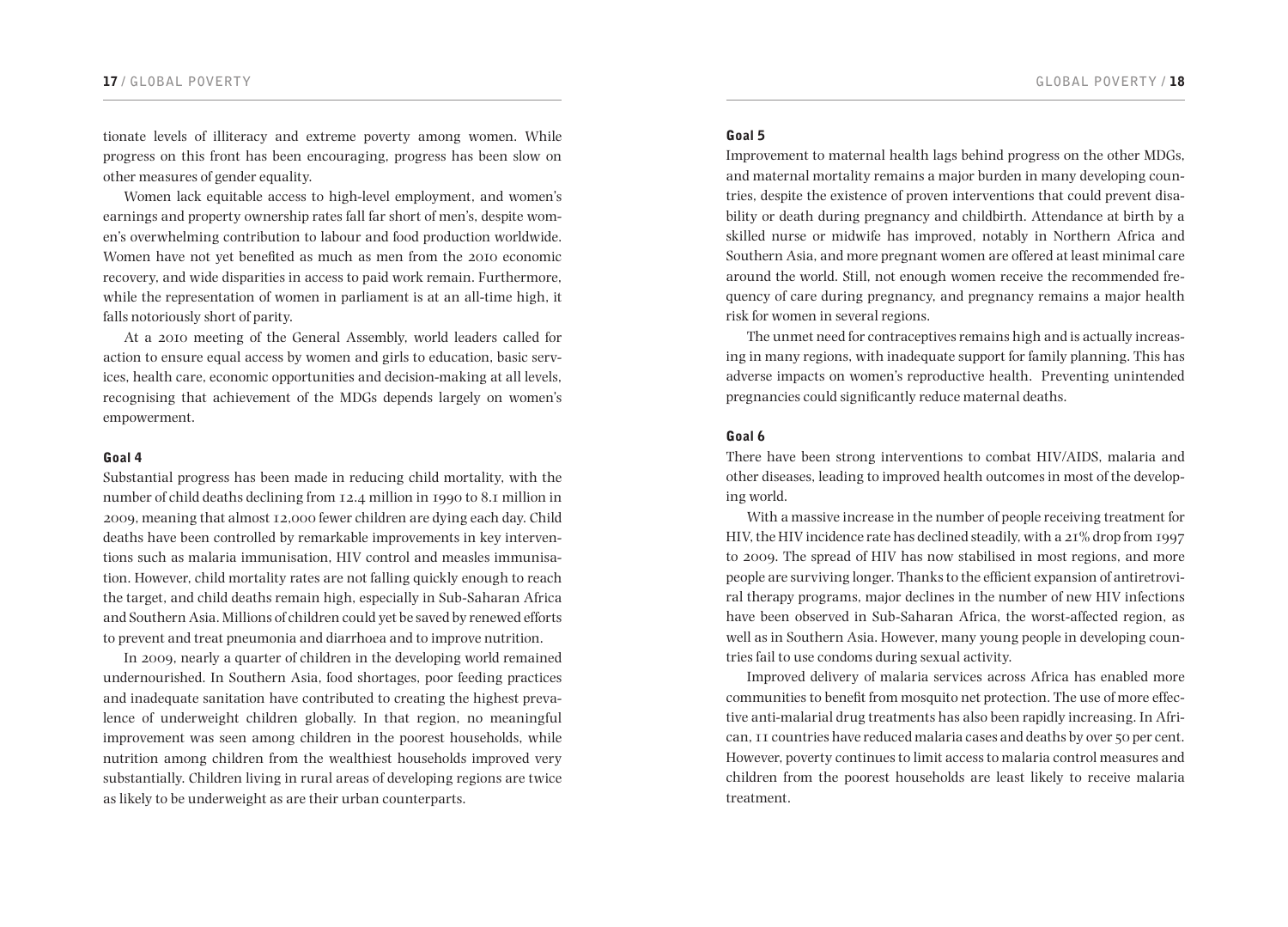#### 19 **/ GLOBAL POVERTY GLOBAL POVERTY /** 20

Tuberculosis prevalence is also falling in most regions, and deaths attributed to the disease have fallen by more than a third since 1990. Between 1995 and 2009, a total of 41 million tuberculosis patients were successfully treated and close to 6 million lives were saved due to effective international protocols for tuberculosis treatment. However, only Western Asia appears to be on track to achieve the 'Stop TB Partnership' target of halving 1990 prevalence rates by 2015.

#### Goal 7

Environmental sustainability remains a major issue. The rate of deforestation is still alarmingly high in South America and Africa, despite the positive effects of tree-planting schemes and natural forest expansion. Worldwide, and especially in poorer countries, there is an increasing risk of death, disability or economic loss due to natural disasters. Global greenhouse gas emissions continue to rise, and climate change is impacting most on vulnerable populations who have contributed least to the problem. However, the Montreal Protocol has supported unprecedented success in helping to restore the ozone layer and to curb climate change, providing an example of what international cooperation can achieve.

The world has missed the 2010 target for biodiversity conservation and innovative approaches are needed to meet new targets for the conservation of priority ecosystems. Key habitats for threatened species are not being adequately protected, and the number of species facing extinction is growing rapidly, especially in developing countries. With global marine resources continuing to decline, ensuring the sustainability of fisheries remains a challenge.

The world is likely to surpass safe drinking water targets, and great improvements have already been registered in Eastern Asia and Sub-Saharan Africa. Yet safe water supply remains a challenge in many parts of the world, especially in rural areas, and more than I in 10 people may still lack access in 2015.

The target for access to improved sanitation is out of reach, with sanitation unavailable to half the population of developing regions. While gaps in sanitation coverage between urban and rural areas have narrowed,

improved sanitation has failed to reach the poorest households in Southern Asia.

Considerable interventions to improve slum conditions are not keeping pace with the rate of urbanisation. The number of poor people in urban areas continues to grow, especially in countries affected by conflict.

#### Goal 8

Some positive steps have been taken towards developing a global partnership for development. Developing countries are getting better access to the markets of developed countries and fair trade is increasing. New trade rules are helping to benefit the world's least developed countries by reducing their export costs. However, world leaders agree that global economic growth needs to become more sustainable, inclusive and equitable.

Debt burdens are easing for developing countries, and levels of international aid are continuing to rise. Donor countries' official development assistance to poorer nations has grown markedly in the past few years due to various emergency aid and relief efforts, and aid to developing countries is now at a record high. Nonetheless, overseas development aid still falls short of promises made in 2005. Only five donor countries (Denmark, Luxembourg, the Netherlands, Norway and Sweden) have reached or exceeded the United Nations target for aid. For most donor countries, including Australia, this represents an aid budget of 0.7 per cent of gross national income (GNI) – a target for which the Australian Government expressed support in 2005.

The Australian Council for International Development reports that in 2010, Australia spent \$4.3 billion on overseas development assistance, equivalent to 0.33 per cent of GNI. Aid/Watch reports that Australia, like many other countries, inflates its aid figures by including expenditure that is not focused on poverty alleviation. Despite such inflation, Australia's current level of international aid at 0.33 per cent of GNI falls well short of the OECD average of 0.48 per cent, and far below the UN target of 0.7 per cent of GNI.

Through AusAID, the Australian Government provides grants to accredited non-government organisations (NGOs) delivering aid that addresses AusAID's priorities. In 2008-09, Government funding for NGOs through AusAID amounted to \$160.45 million, constituting about 14.5% of the total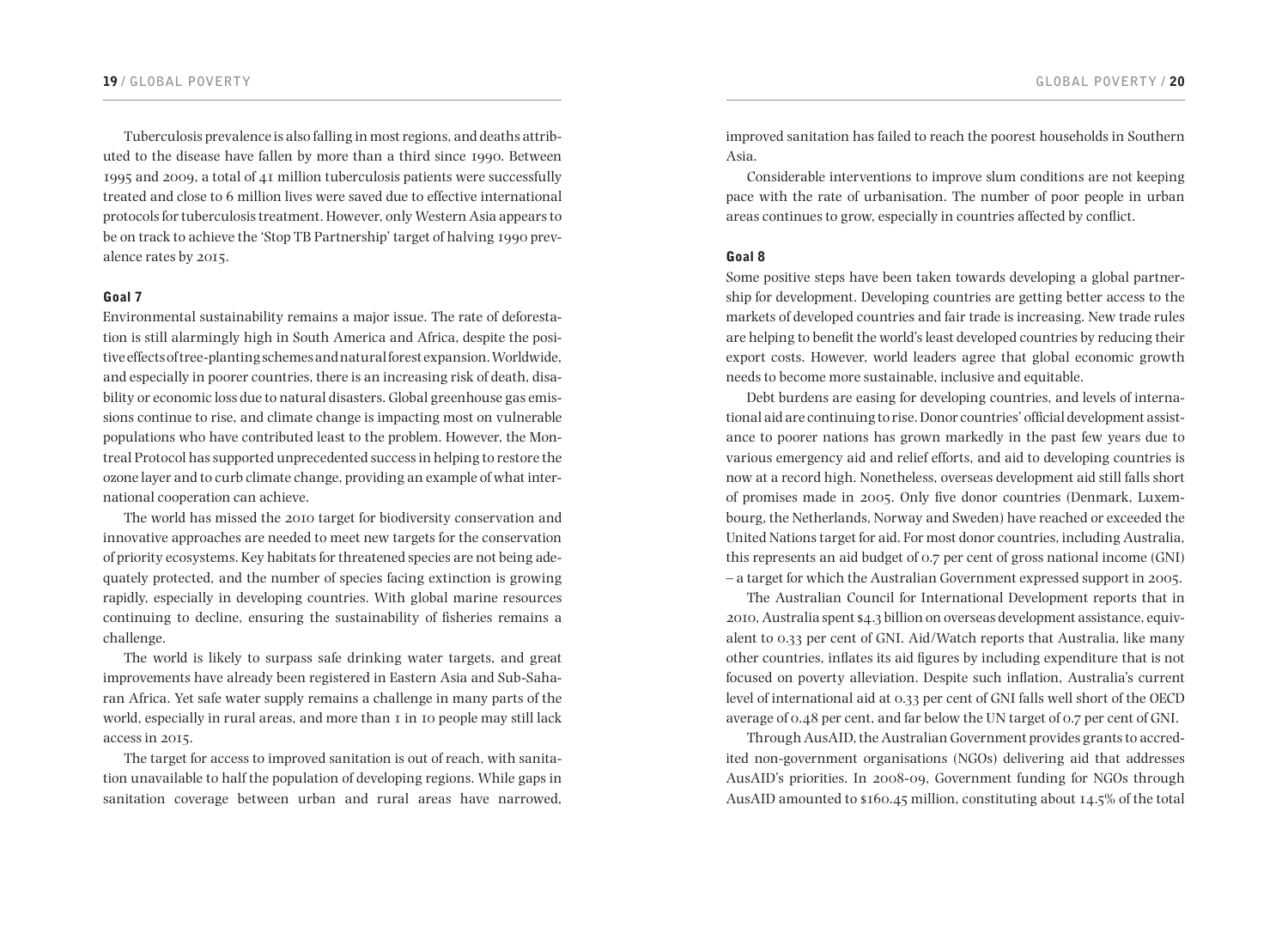funds raised by the NGO sector, while about 73% of the sector's funding was donated by the Australian public.

Since 2009 there has been a notable increase in Australia's overseas development aid relative to that of other countries. For 2011–2012, Australia has undertaken to allocate 0.35% of GNI to overseas aid. While this increase from 2010 levels has been welcomed by international development advocates, Australia's levels of development aid continues to be widely criticised as inadequate, with insufficient Government funding being allocated to both United Nations programs and NGO partnerships.

The failure of many donor countries – including Australia – to reach the United National target for aid leaves unattended many problems that could be addressed with sufficient funds. The landlocked developing countries of Africa are particularly adversely affected by the shortage of aid money needed to tackle extreme poverty.

Many developing countries still lack access to access to affordable, essential drugs, especially for the treatment of chronic diseases. And while demand is growing for information and communications technologies, the majority of the world's people still have no access to the internet. Prices of fixed broadband services are extremely high in developing countries, particularly in Africa.

# **The importance of overcoming global poverty**

Despite the seeming intractability of the problem, there are three compelling reasons to work towards eradicating poverty in the developing world.

Firstly, poverty reduction is an ethical imperative which finds expression in the 1948 Universal Declaration of Human Rights, in the assertion that "everyone has the right to a standard of living adequate for the health and well-being of himself and of his family." With poverty and deprivation drastically impacting on the life expectancy, wellbeing and quality of life of billions of people around the world, swift and sustained action must be taken.

Secondly, in our globalised world, poverty reduction not only assists the poor but also serves the self-interest of wealthier countries, for instance by lessening pressures of international labour migration and controlling the spread of disease by building capacity in impoverished regions. The drastic human costs of continued poverty and economic inequality extend beyond geographical boundaries with distressing worldwide impacts.

Thirdly, poverty reduction in the developing world relieves pressure on populations to engage in unsustainable and ecologically damaging practices in an effort to survive and service their debts. These practices, including over-exploitation of natural resources and increased levels of pollution, pose grave threats to both local and global natural environments.

In light of these reasons, wealthy countries continue to face a pressing responsibility to help developing countries overcome the many afflictions of severe poverty: hunger, illness, slum-dwelling, lack of education and decent employment, childbearing risks, and depleted environmental resources. Intensified efforts to reduce poverty must especially target the poorest of the poor and those disadvantaged due to their sex, age, ethnicity or disability.

Individual citizens around the world can play a meaningful role in the struggle against poverty by engaging in private giving; volunteering; participating in social activism and political lobbying; joining public debates about development issues; and supporting campaigns such as 'Make Poverty History'.

In our age, poverty remains a scourge that causes much of humanity to live in tragic circumstances. It is the purpose of the MDGs to alleviate such circumstances. If the vision of the MDGs is to be realised, the world must act energetically to revitalise efforts aimed at reducing and eventually eliminating global poverty.